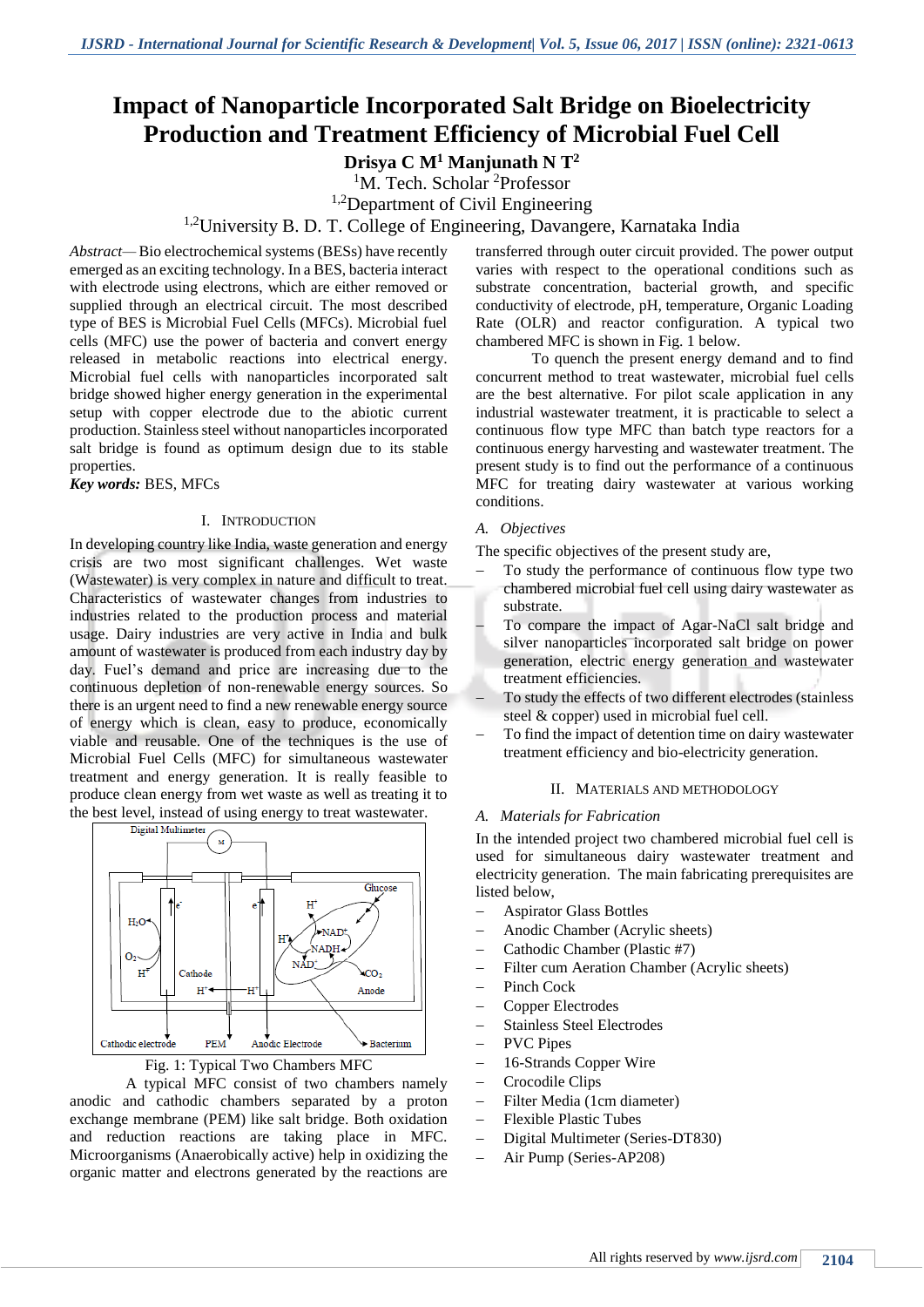## *B. Salt Bridge Preparation*

For the preparation of normal salt bridge following chemicals and materials are used.

- Agar
- Sodium chloride extra pure
- PVC pipe (Length=10cm, Diameter=2cm)
- Beaker (250 ml)
- Glass rod

For the preparation of nanoparticle incorporated salt Bridge following chemicals are used.

- Sodium borohydride
- Silver nitrate

## *C. Preparation of Agar-NaCl Salt Bridge*

To prepare the salt bridge, 3 grams of Agar is dissolved in 50 ml of 1M NaCl solution and the mixture is heated until a uniform solution is noticed. The mixture is then poured to a PVC pipe of 10cm length and 2cm diameter and refrigerates it for proper setting. Salt bridge after setting is shown in Fig.2 below.



Fig. 2: Normal Agar-NaCl Salt Bridge

# *D. Preparation of Nanoparticles Incorporated Salt Bridge*

Nanoparticles Incorporated Salt Bridge is prepared by the following procedure.

- $-$  0.002M sodium borohydride solution (NaBH<sub>4</sub>) is prepared
- Also  $0.001M$  Silver nitrate solution (AgNO<sub>3</sub>) is prepared
- 30 ml of prepared NaBH4 solution is taken and placed it on an ice bar and stirring is done for about 30 minutes until it becomes homogenous solution.
- To this solution 2 ml of AgNO<sub>3</sub> solution is added at a rate of 1 drop per second.
- Normal salt bridge solution is prepared and reduced silver nitrate solution is added to it, this final mixture is then filled in a PVC pipe and refrigerated for proper setting.
- *E. Working and Sample Collection from MFC*



Fig. 3: MFC Experimental Setup

After seed culture, inoculums are introduced to the fabricated chamber, Excess seed is removed from it after 7 days. Dairy wastewater is introduced in to the anaerobic chamber in a controlled flow rate to maintain the detention time. Aspirating glass bottles are used as head balancing tanks. Bio-electricity generation and treatment efficiency of MFC is compared for both experimental setups such as MFC with normal Agar-NaCl salt bridge and nanoparticles incorporated salt bridge. The pictorial view of overall experimental setup is shown in Fig. 3 below.

## III. RESULTS AND DISCUSSIONS

## *A. Initial Characteristics of Dairy Wastewater*

Initial characteristics of dairy wastewater are analyzed according to the standard test procedure and the test results are shown in Table I below.

| Sl. No. | Parameters                  | Results |
|---------|-----------------------------|---------|
|         | $COD$ (mg/l)                | 8250    |
|         | Oil and Grease (mg/l)       | 49.82   |
| 3       | BOD <sub>3</sub> (mg/l)     | 6280    |
|         | EC @ $25^{\circ}$ C (µS/cm) | 837     |
| 5       | $TDS$ (mg/l)                | 462     |
|         | pН                          | 5.51    |

Table 1: Initial Characteristics of Dairy Wastewater

## *B. Discussions*

For experimentation with Stainless steel as electrode, influent concentrations are monitored as reduced after treatment and the amount of removal efficiencies of each parameter varies with respect to the variation in detention time. The extent of COD removal is noted to be 84.84% which is less as comparing with the result of experimentation with normal salt bridge (93.98%) whereas BOD removal efficiency is observed to be decreased by 13.4%. Results therefore indicates that, the effect of silver nanoparticle is adverse for the microbial activities and thereby for wastewater treatment it is better to avoid the presents of metal ions which has antimicrobial characteristics. Highest voltage and current generation (355mV & 89µA) are obtained for 6 hours detention time. Graphical representation of power generation is shown in Fig. 4.



Fig. 4: Power Generation in MFC with SS, SB<sup>2</sup>

Comparing with the results of experimentation with same stainless steel electrode and Normal Agar-NaCl salt bridge, a drop in the highest voltage generation is monitored from 384mV to 355mV. In comparison with that, highest current generation is increased from 81µA to 89µA. Nanoparticle incorporated salt bridge enhances the transport of H<sup>+</sup> ions and there by electron transport through the external circuit increases and thereby current generation increases. Electrical properties suddenly get suppressed due to the unavailability of electron as the microorganisms are unable to degrade the organic matter due to its toxic effect. For all three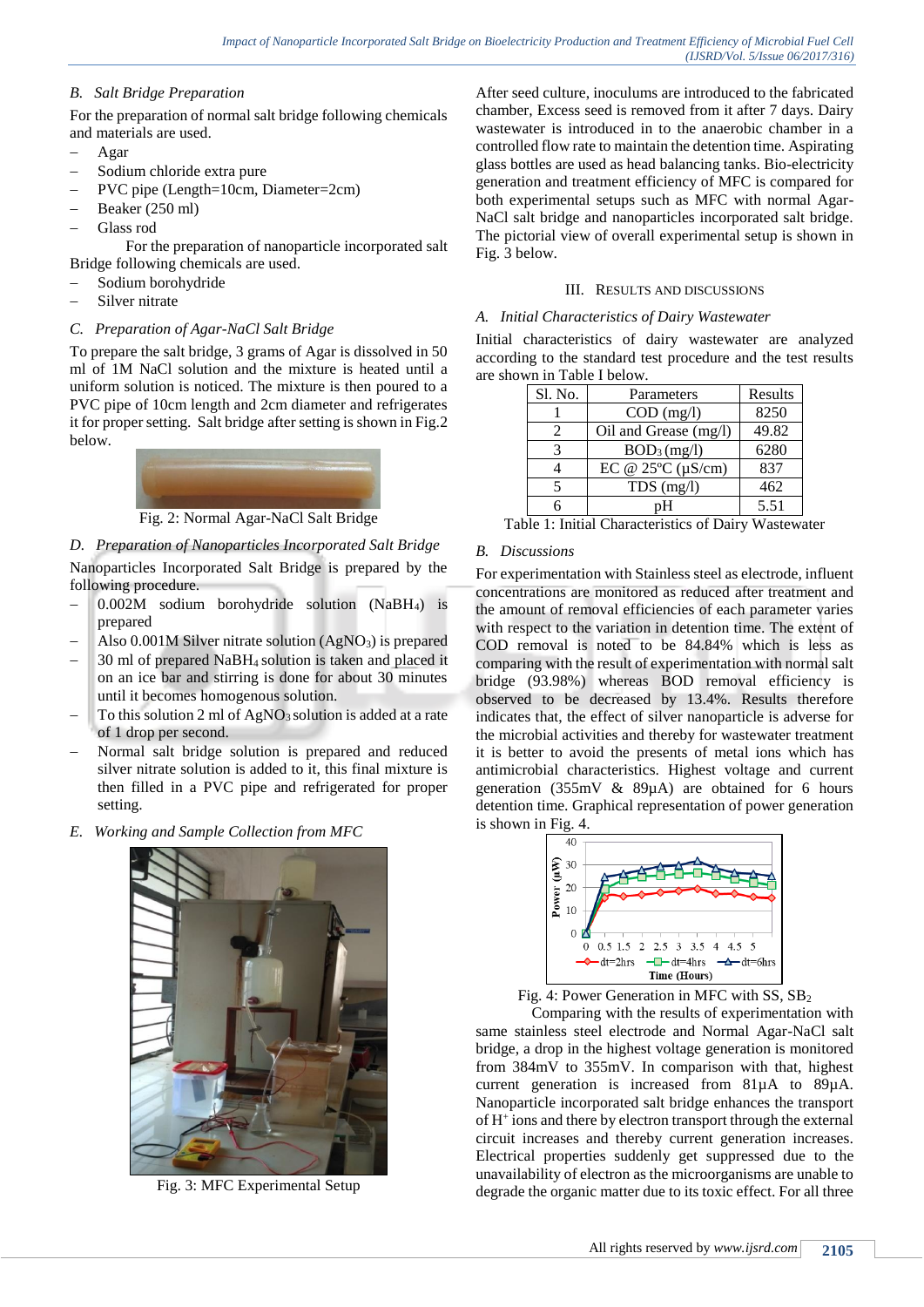detention times, gradual fall in power and electrical energy is clearly visible in the graphical representations.

In the experimentation with copper electrode, when comparing with the results of experimentation with normal salt bridge, removal efficiencies decreased due to toxic outcome of metallic ions such as copper ions and silver ions. Only a slight increase in removal efficiency is noticed for COD and BOD, as comparing with the results with stainless steel electrode removal efficiency is less. The trend is maintained for EC and TDS removal also as for higher detention time (6 hours), due to the copper leaching removal efficiency is decreased. There is not much increase or decrease in pH is observed after treatment. Graphical representation of power generation is shown in Fig. 5.



Fig. 5. Power Generation in MFC with Cu, SB<sup>2</sup>

Electrical properties of MFC vary with respect to the salt bridge configuration. A sudden increase is noticed in the power and electrical energy generation but it decreased soon. When comparing with all electrode setups, stainless steel showed comparatively stable electrical properties. Even though corrosion is observed in copper, electrical properties are good and highest power generation and electrical energy generation is observed for copper electrode of larger surface area with 6 hours detention time. It is due to the combined effect of copper conductivity, biotic and abiotic current generation in copper and high  $H^+$  ion conductivity of nanoparticle incorporated salt bridge.

#### IV. CONCLUSIONS, ADVANTAGES, LIMITATIONS AND SCOPE FOR FURTHER STUDY

## *A. Conclusions*

The good outcomes and consequences of using two different types of electrodes (Stainless Steel and Copper) as anodic and cathodic electrodes in MFC are monitored and Stainless Steel is found significantly better in terms of both treatment efficiency and electricity generation.

Agar-NaCl salt bridge is noticed as a fine choice than any other costly proton exchange membranes for lab scale studies. Silver nanoparticle incorporated salt bridge is a good conductor of  $H^+$ ions but exhibits toxic effects to the electrode respiring bacteria and causes reduction in treatment efficiencies.

It is found that the removal efficiencies are decreased when nanoparticles incorporated salt bridges are used. It is due to antimicrobial characteristics of the silver incorporated in the salt bridge

## *B. Advantages*

 The main advantage of MFC is its operational firmness which offers self-regeneration of microorganisms and excellent resistance to ecological stress.

- In the economic point of view, the main advantages of MFC in wastewater treatment are energy recovery, low operational price and concurrent wastewater treatment.
- Although the energy that could be captured from wastewater is not enough to power a city, it is large as much as necessary to one day power a treatment plant. With progress, capturing this power could attain energy sustainability for the water infrastructure.

#### *C. Limitations*

- Power produced by the cell may not be adequate to run a sensor or a transmitter constantly.
- Selection of anodic and cathodic electrode is a critical part in MFC operation. Electrodes have to select not only by considering economic viability but also after evaluating the metallic properties.
- MFCs cannot function at very low temperatures due to the fact that microbial reactions are slow at low temperatures.
- *D. Scope for Further Study*
- Different operational conditions can be analysed and effects of pH, temperature, different electrodes, organic loading rate and substrate concentrations can be find out.
- There is scope for combination of methanogenic, photo heterotrophic and electrochemically active bacteria in order to scale up removal, energy production and make the technology profitable.
- Single chamber MFC can also analysed for the same variables and the results can be compared with the results of present work.
- Feasibility of providing chemical treatment for the copper electrode to mitigate the problem of anaerobic corrosion can be studied and the improvement in removal efficiencies can be weigh against the present results.

#### **REFERENCES**

- [1] M. C Potter (1911) "Electrical Effects Accompanying the Decomposition of Organic Compounds", 84(571): 260-276.
- [2] Mostafa Rahimnejad, Arash Adhami, Soheil Darvari, Alireza Zirepour and Sang-Eun Oh (2015), "Microbial Fuel Cell as New Technology for Bioelectricity Generation
- [3] Abdul Rehman Rizvi and Aftab Ahmed Almani, 2015, "Future of Green Energy: Innovation in Energy from Waste", International Journal of Engineering Research & Technology, 4(10), 83-89.
- [4] Abhilasha S Mathuriya and V N Sharma, 2009, "Bioelectricity Production from Various Wastewaters through Microbial Fuel Cell Technology", Journal of Biochem Tech, 2(1), 133-137.
- [5] Aishwarya D. Dalvi, Neha Mohandas, Omkar A. Shinde and Pallavi T. Kininge, 2011, "Microbial Fuel Cell for Production of Bioelectricity from Whey and Biological Waste Treatment", International Journal of Advanced Biotechnology and Research, 2(2), 263-268.
- [6] Ana Faria, Liliana Gonçalves, Joao M. Peixoto, Luciana Peixoto, Ant onio G. Brito and Gilberto Martins, 2017, "Resources Recovery in the Dairy Industry: Bioelectricity Production Using A Continuous Microbial Fuel Cell", Journal of Cleaner Production, 140, 971-976.